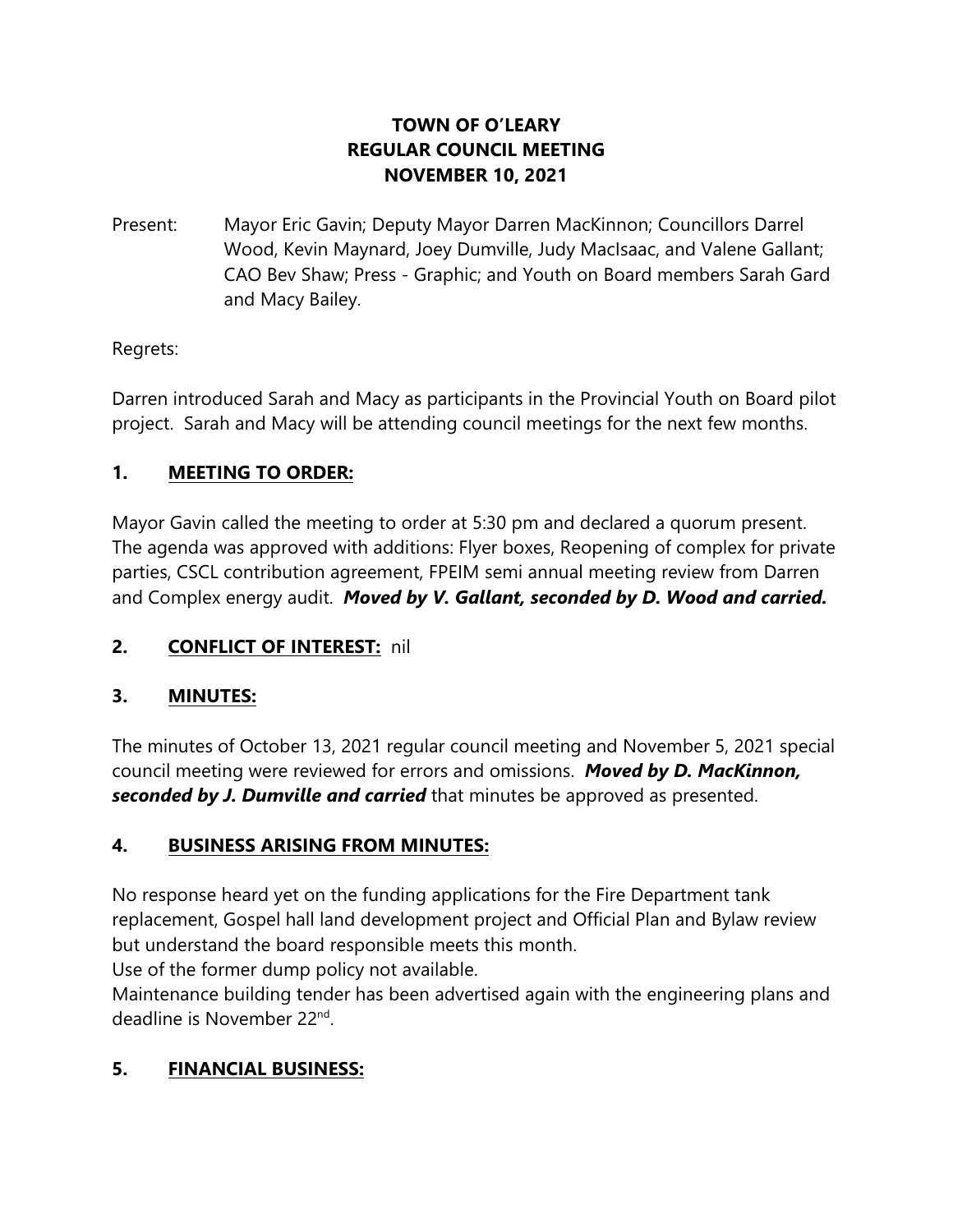General account financial reports for October 2021 circulated to Council. Sewer Utility reports not included due to unavailability of payment notification alerts from BNS. Darren advised he is comfortable with the reports and that the Town appears to be on target with the budget estimates. Bank balances as follows: October 31, 2021 for general account - \$120,254.26. Expenses for October 2021 for general totalled \$361,405.78. Revenue for October 2021 for general - \$93,511.78. *Moved by D.* **MacKinnon, seconded by V. Gallant and carried** that financial report be approved. Darren mentioned energy program including solar power information with low interest loans received from FPEIM. Charlottetown and Stratford have taken advantage - to obtain further information.

### **6. NEW BUSINESS:**

A. Mayor's report - Eric reported that he and Darren attended the FPEIM semi annual meeting in Summerside and obtained great information. Also provided an interview to CBC radio on the old dump site.

B. Administrator's report - Bev reported that vaccination print outs and laminating plus sewer receipts keeping it busier than usual. The tax concessions were sent out, working on building permit for maintenance shop, advertised for casual help, and approved contract with Davis Gallant for trimming trees on Community Street to allow for snow removal on new sidewalks.

#### Building/business permits: nil

Overtime/vacation time - Bev 87 hours overtime and 5.5 vacation days left from current year. Dale's hours - 51 and 7 days of vacation left. Andrew has 27 hours overtime and 10 days vacation.

#### C. Reports from departments -

**Properties (Valene) -** Reporting seeing the maintenance building tender ad. **Police (Valene) -** RCMP report for October was circulated to Council and Valene highlighted the 164 hours spent on policing services for O'Leary with 16 calls for service. Charges for the month included 2 speeding, 1 non moving traffic and 2 written warnings. Several patrols and road checked performed. Justin Grady has replaced Rene Tremblay as Youth Early Intervention Worker for West Prince.

**Health & Newcomers (Judy)** - Judy reported the Asian market held recently was a huge success with 20 booths. The market donated \$500 to Community Seniors Cooperative. CSCL has chosen the name "Willow" for the new seniors' care facility and they are still fundraising. Judy accompanied Scott Smith on five home visits to newcomers.

**Fire Protection - (Darrel)** reported 14 calls for the Fire Department during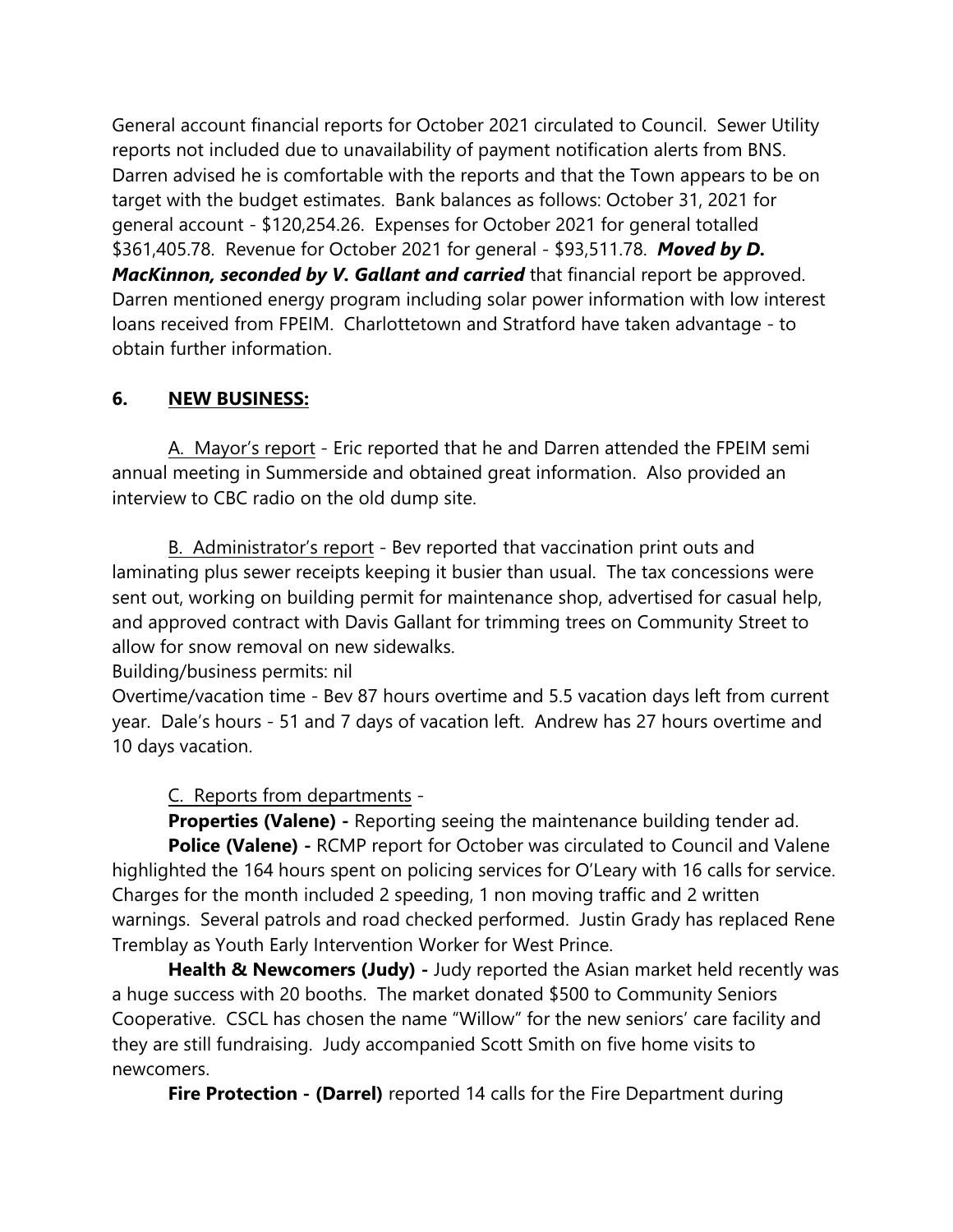October. Halloween was mild with 4 calls to minor fires. The department attended a fire involving two hundred tires, several scrapped vehicles and other organic material which is under investigation by the Fire Marshal's office. The new radios have arrived and usage training to be held soon. The Fire School is interested in purchasing any surplus radios and value to be determined.

**Recreation (Joey) -** Recreation report circulated to Council. Highlights - Halloween events were successful with 200 participants. Christmas parade is returning for  $3^{rd}$  year and planning is underway for Dec  $11^{th}$  (date later changed to Dec  $12^{th}$ ). Plans for New Year's Levee and awards event currently being developed. *Moved by J.*

*Dumville, seconded by J. MacIsaac and carried* that Maple Leaf Curling Club be offered the hosting responsibilities for the levee at a cost of \$1000.

After school programming going well with good turnout of approximately 50 children. Still waiting on confirmation of funding for the Playground project. Preston Murphy has been contacted to do the grubbing and levelling of area for outdoor rink.

**Streets & Sidewalks (Kevin)** - checked out the sidewalks and inquired if there's been any more thought on the purchase of a proper snow removal machine for sidewalks. Council agreed to research financing probability if prices can be obtained. The proposed/desired crosswalk at the post office was discussed - to follow up with Highways and Minister responsible.

**Sanitation (Eric)** - Reported that the lagoon UV system is working well, a new lateral has been installed for Orin Dumville on Main Street.

**Community Development (Eric) -** some discussion planned for later in the meeting.

RCMP Cst joined our meeting. The monthly report already reviewed but he highlighted a couple of items. Also mentioned that hours of police services should increase as staffing issues have been resolved and that Halloween was quiet.

D. Stanley MacDonald's Subdivision application - *Moved by D. MacKinnon, seconded by D. Wood and carried* that Locus Surveys Ltd. drawing # 21318-CO1 on November 1, 2021 to create one new lot - Lot 21-2 and amalgamate Lot 21-2 with existing property of Ashley and Mary Young at PID # 780379.

E. Community Inclusions development permit application - Permit application from Community Inclusions Ltd. submitted by Kevin Porter was approved in principle to construct a housing/program space unit at 76 Ellis Avenue if funding is obtained. *Moved by J. Dumville, seconded by J. MacIsaac and carried.* 

F. Other Business -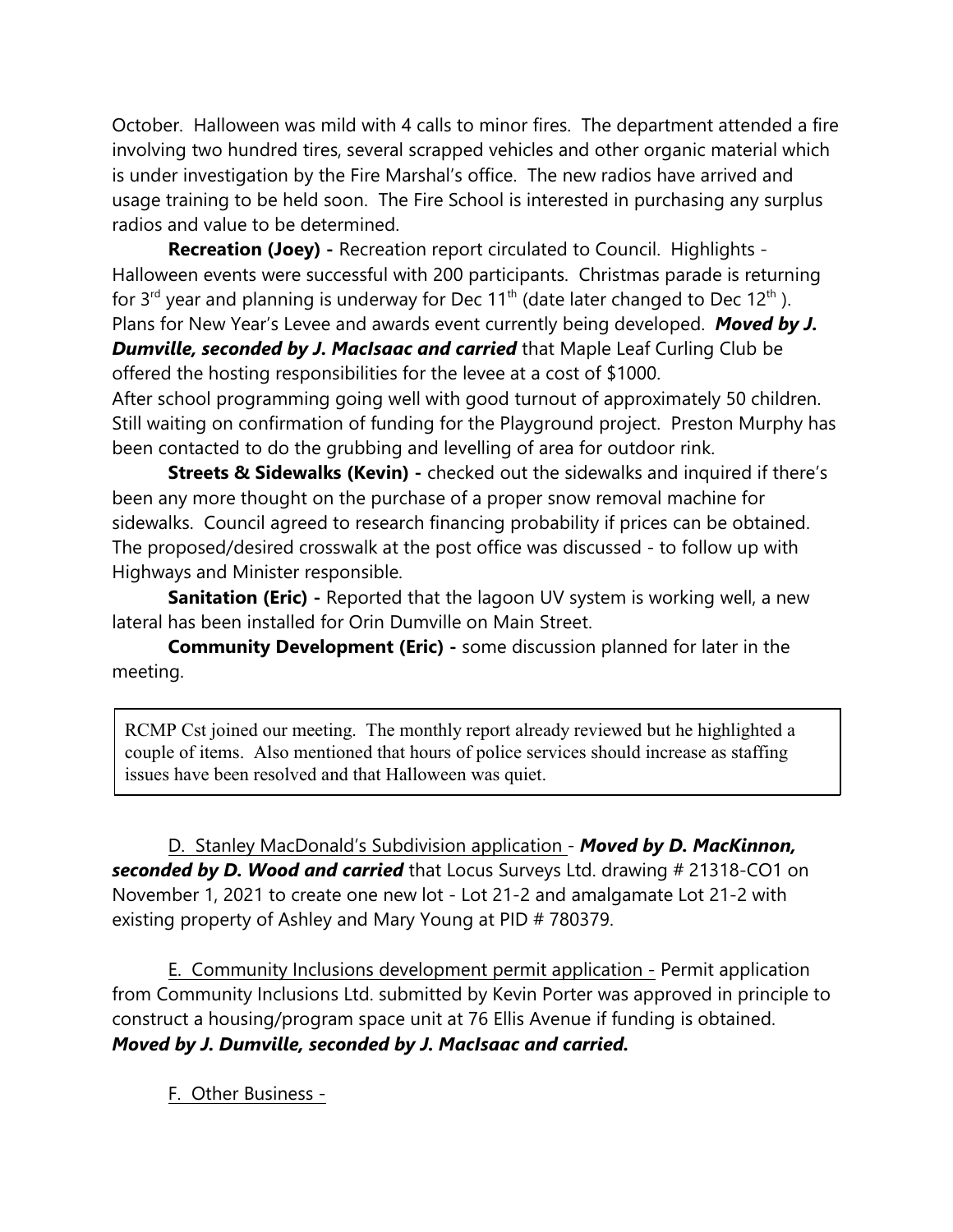Flyer boxes - Ron Lund, Saltwire Network, requested that the Town consider allowing flyer boxes be located on municipal property in O'Leary in lieu of flyers being dropped in driveways. *Moved by J. Dumville, seconded by D. MacKinnon and carried* that Council not take advantage of this offer at this time due to risk of vandalism and littering which the Town is not prepared to manage.

Complex Re-opening to private parties - With Covid restrictions still in effect requiring staffing for vaccination checks and compliance of regulations, Council agreed it is not time to reopen the complex to private parties.

Community Seniors Co-operative Ltd. Funding agreement with Town - Draft agreement was circulated to Council and found to be appropriate thus it was *moved by J.* **Dumville, seconded by D. MacKinnon and carried** that the agreement be executed by the Mayor and presented to CSCL.

FPEIM semi annual news - Darren spoke about the SWITCH (energy) program discussed at the FPEIM meeting which Charlottetown and Stratford have registered, a company that provides project leadership and management for municipalities, and mentioned some activities that Miltonvale Park provides for their small municipality.

WSP Energy Audit - The audit proposal suggested various means of reducing our energy costs and reducing our carbon footprint. The following to be followed up with WSP: solar panel projects, water consumption, insulation in brick walls and attic of complex and LED lighting.

Bylaw Enforcement Officer - to reach out to enforcement companies plus Alberton and Tignish regarding any prospective arrangements that may be affordable.

Christmas Party - council agreed that council members and staff attend an evening of food and entertainment at Mill River Experience. Bev to determine number of attendees and date preference and book accordingly.

## **7. COMMITTEE OF THE WHOLE:**

*Moved by D. MacKinnon, seconded by V. Gallant and carried* that council adjourn to committee of the whole session at 7:35 pm.

*Moved by D. MacKinnon, seconded by D. Wood and carried* that regular meeting reconvene at 8:30 pm.